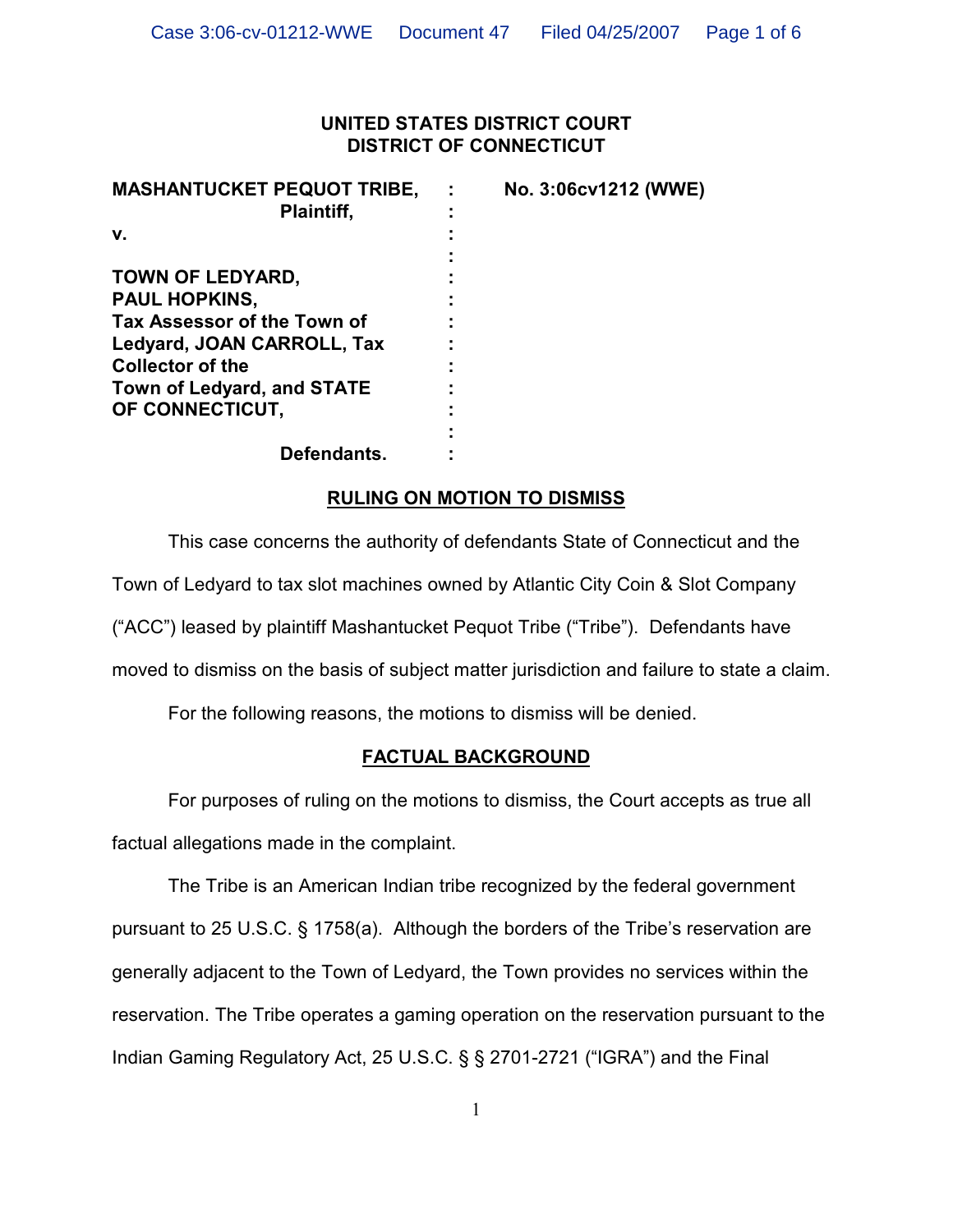Mashantucket Pequot Gaming Procedures, 56 Fed. Reg. 24996 (May 31, 1991). Gaming is the Tribe's principal source of revenue and provides the funds to support government services and the general welfare of the Tribe and its members.

Since 2001, the Tribe has leased gaming machines from ACC. Pursuant to the relevant lease agreement, the Tribe has agreed to pay any taxes or licensing fees on the gaming equipment leased from ACC.

Commencing with the October 1, 2003 grand list, the Town has assessed personal property taxes on the gaming machines leased from ACC.

The Tribe now seeks declaratory judgments that (1) the Town is without authority to include the leased gaming equipment in the Town's list of taxable property; (2) the Town is without authority "to assess, impose, or collect personal property taxes" on such machines and equipment; and (3) the "imposition and/or collection of" taxes on such machines and equipment "is void and illegal." The Tribe also seeks an injunction prohibiting the Town from including the leased equipment on its grand list and from collecting personal property taxes on such equipment.

#### **DISCUSSION**

#### **A. Motion to Dismiss for Lack of Subject Matter Jurisdiction**

A motion to dismiss under FRCP 12(b)(1) "challenges the court's statutory or constitutional power to adjudicate the case before it." 2A James W. Moore et. al., Moore's Federal Practice, ¶ 12.07, at 12-49 (2d ed. 1994). Once the question of jurisdiction is raised, the burden of establishing subject matter jurisdiction rests on the party asserting such jurisdiction. See Thomson v. Gaskill, 315 U.S. 442, 446 (1942).

2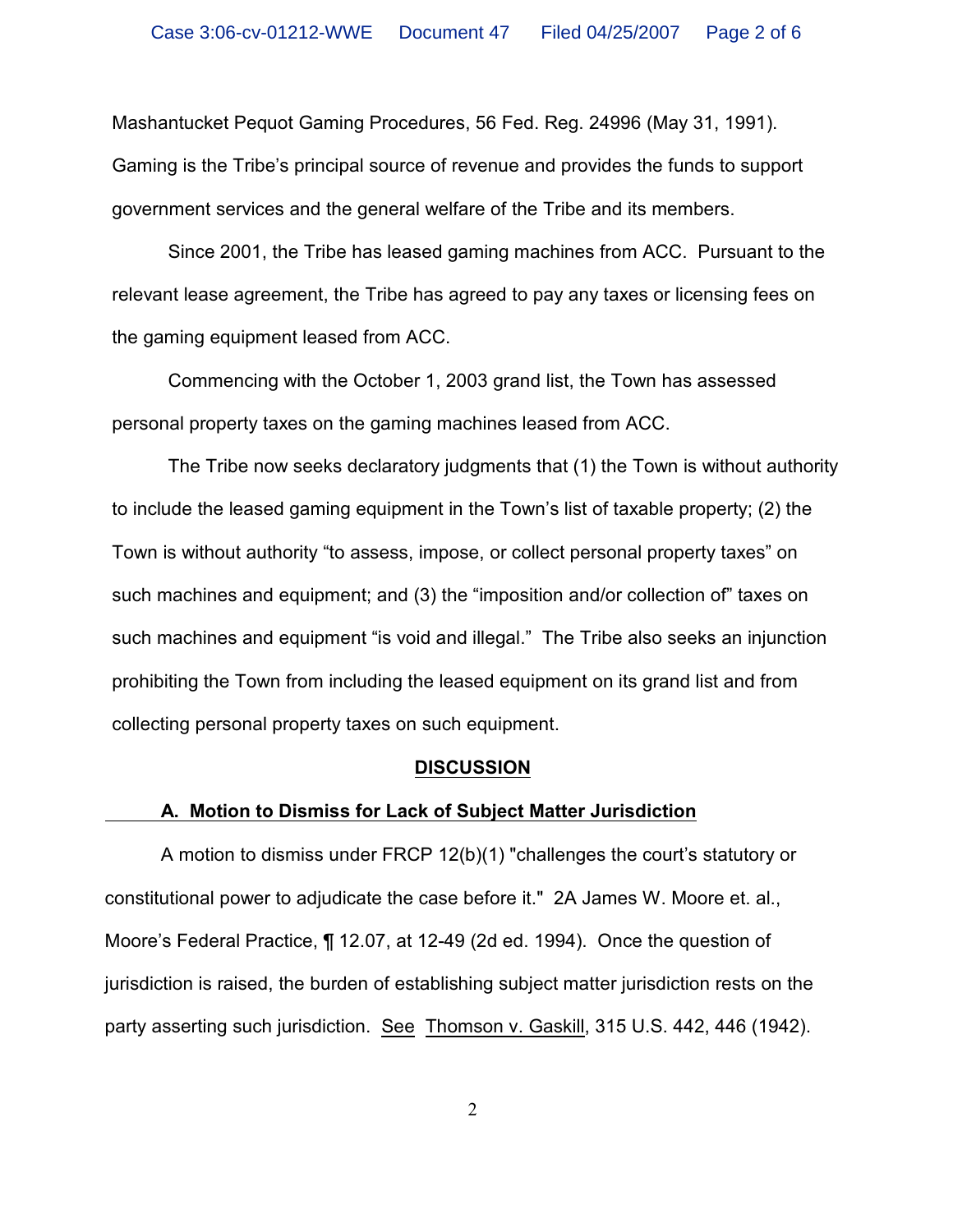Defendants argue that the Tax Injunction Act, 28 U.S.C. § 1341 ("TIA"), bars this action.

The TIA provides:

The district courts shall not enjoin, suspend or restrain the assessment, levy or collection of any tax under State law where a plain, speedy and efficient remedy may be had in the courts of such State.

The TIA is grounded upon federalism concerns and is intended to limit federal interference with state matters such as taxation. Jefferson County v. Acker, 527 U.S. 423 (1999).

Plaintiff invokes jurisdiction pursuant to 28 U.S.C. § 1362, which provides that "[t]he district courts shall have original jurisdiction of all civil actions, brought by any Indian tribe or band with a governing body duly recognized by the Secretary of the Interior, wherein the matter in controversy arises under the Constitution, laws or treaties of the United States." In Moe v. Confederated Salish and Kootenai Tribes, 425 U.S. 463, 474 (1976), the Supreme Court considered whether the TIA worked to bar a tribal attack upon state sales and personal property taxes applied to reservation Indians. The Supreme Court found that the legislative history of § 1362 underscored "a congressional purpose to open the federal courts to the kind of claims that could have been brought by the United States as trustee. . . ." The Court reasoned that the United States would not be prevented by the TIA in seeking to enjoin state law, and therefore the Indian Tribe should not be prevented from doing so. Lower courts have interpreted Moe as holding that 28 U.S.C. § 1362 overrides the jurisdictional bar of the TIA. Winnebago Tribe of Nebraska v. Kline, 297 F.Supp.2d 1291, 1300 (D.Kan. 2004).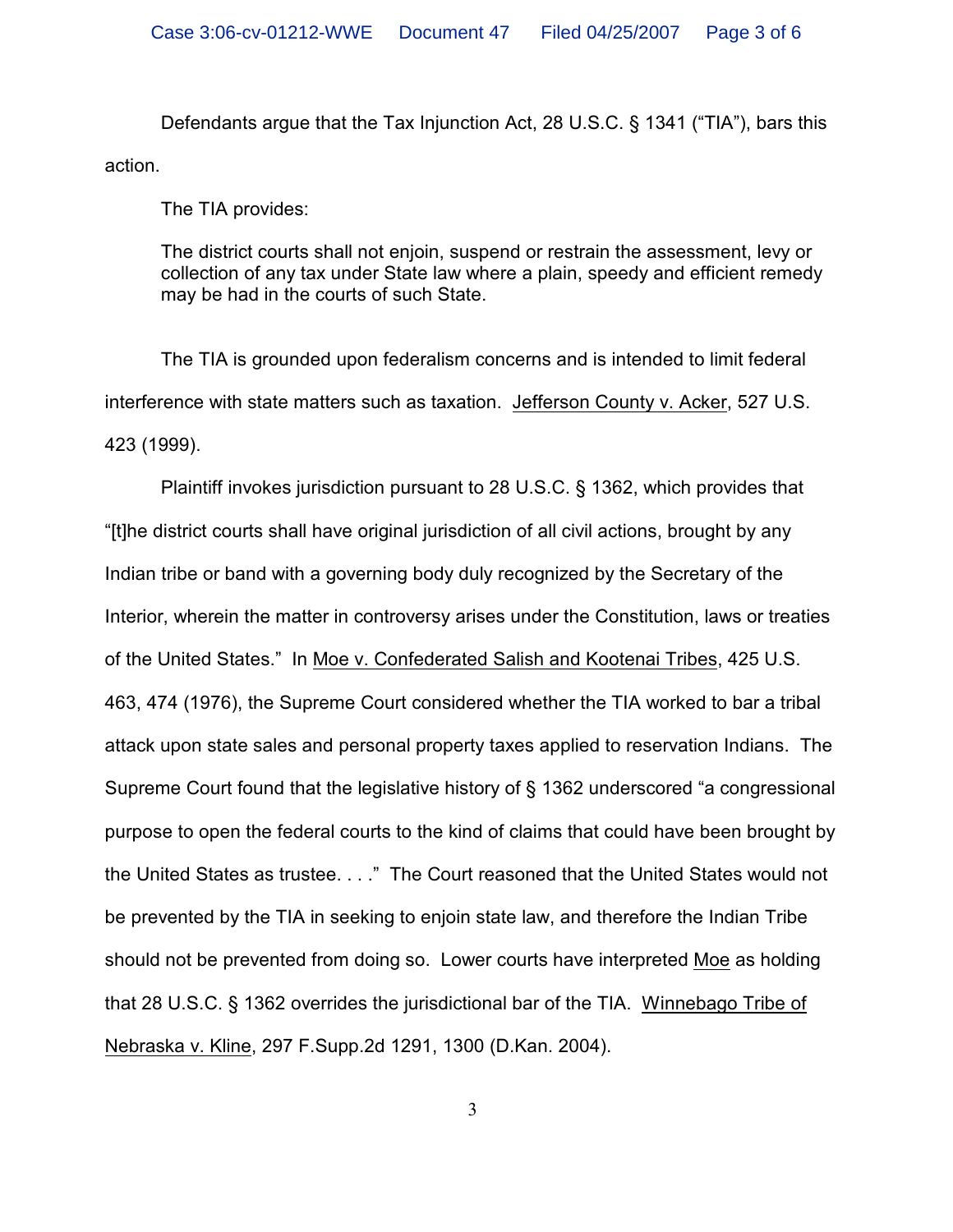Defendants argue that plaintiff is pursuing a tax challenge on behalf of ACC rather than itself. Defendants urge this Court to apply the reasoning of FDIC v. New York, 928 F.2d 56 (2d Cir. 1991), in which the Second Circuit held that the FDIC could not invoke the federal instrumentality exception to the TIA because it pursued claims on behalf of a private bank pursuant to an assignment of claims.

The instant case is distinguishable. First, pursuant to Moe, this Court has jurisdiction pursuant to § 1362 over a claim by an Indian tribe to seek injunctive relief from state taxation. Secondly, regardless of the merits of claim, the complaint asserts that the tax causes the Tribe economic loss and burdens its ability to self-govern. Taking the allegations as true, as this Court must on a motion to dismiss, the Tribe advances a claim to enforce its own rights and interests. See Winnebago Tribe of Nebraska, 297 F.Supp.2d at 1301 ("For purposes of defendant's motion to dismiss, it is sufficient that plaintiffs have alleged that the incidence of the tax falls on either the Winnebago Tribe or the Kansas Tribes.").

Defendant State of Connecticut contends that comity requires dismissal of this action. See Rosewell v. LaSalle National Bank, 450 U.S. 503, 525 n. 33 (1981) ("even where the Tax Injunction Act would not bar federal-court interference in state tax administration, principles of federal equity may nevertheless counsel the withholding of relief."). However, prior district courts have rejected comity as the basis of dismissal in the context of Indian tribes challenging state regulation. Winnebago Tribe of Nebraska, 297 F.Supp.2d at 1301; United States v. Washington, 459 F.Supp. 1020, 1031 n. 3 (W.D. Wash. 1978) (consideration of comity is not applicable to Indian tribes that

4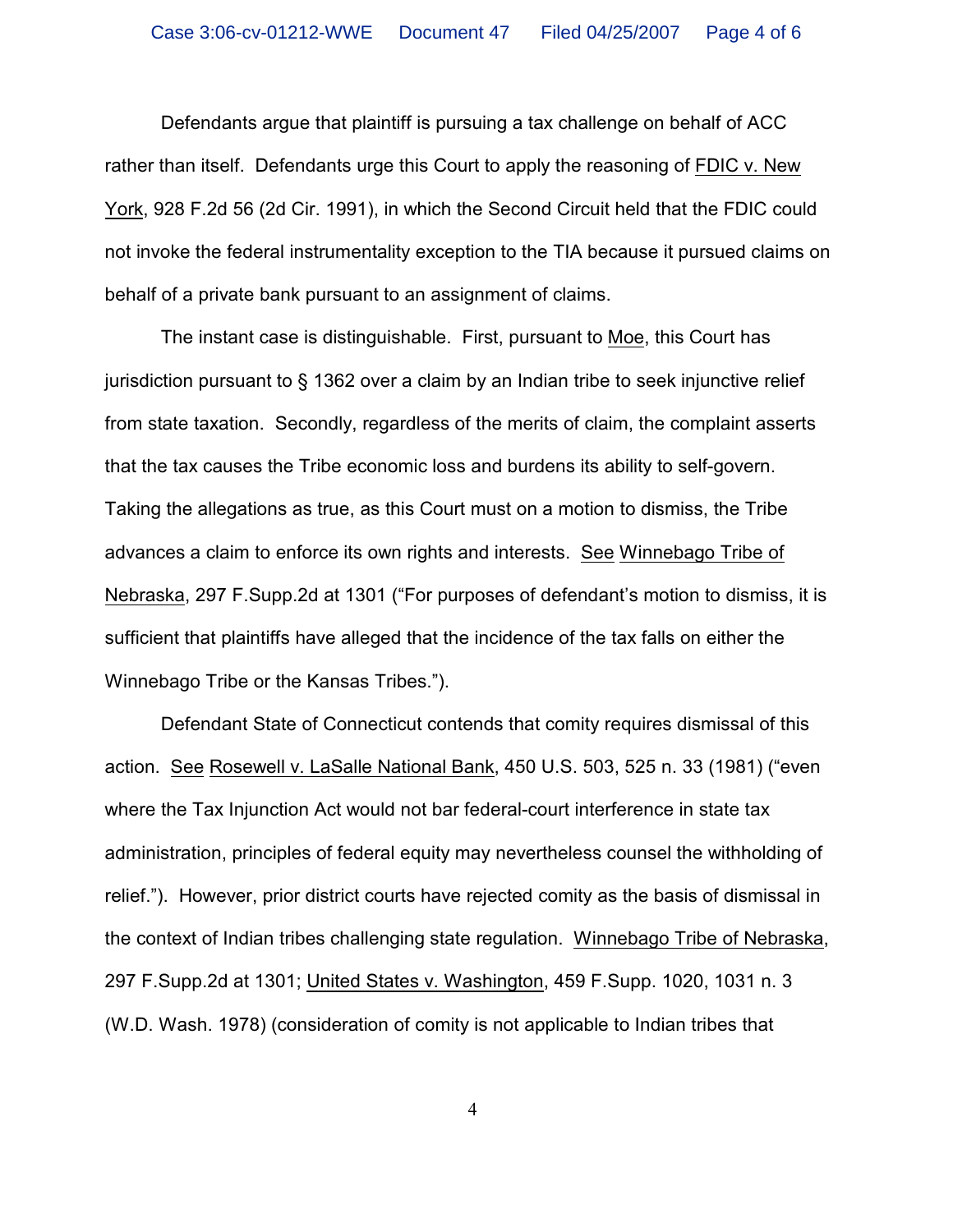possess "the essential aspects of sovereignty"). Consonant with this precedent, the Court will maintain jurisdiction over the matter.

## **B. Motion to Dismiss for Failure to State A Claim**

A motion to dismiss under Fed. R. Civ. P. 12(b)(6) should be granted only if "it is clear that no relief could be granted under any set of facts that could be proved consistent with the allegations." Hishon v. King & Spalding, 467 U.S. 69, 73 (1984). The function of a motion to dismiss "is merely to assess the legal feasibility of the complaint, not to assay the weight of the evidence which might be offered in support thereof." Geisler v. Petrocelli, 616 F.2d 636, 639 (2d Cir. 1980). In considering a motion to dismiss, a court must presume all factual allegations of the complaint to be true and must draw any reasonable inferences in favor of the non-moving party. Cruz v. Beto, 405 U.S. 319, 322 (1972).

Defendants argue that plaintiffs cannot maintain this action because the Town's tax applies to the non-tribal entity ACC rather than to the Tribe. Plaintiff maintains that the Court's review on a motion to dismiss pursuant to Federal Rule of Civil Procedure 12(b)(6) does not permit dismissal of the case.

The initial and frequently dispositive question in Indian tax cases, therefore, is who bears the legal incidence of a tax. If the legal incidence of an excise tax rests on a tribe or on tribal members for sales made inside Indian country, the tax cannot be enforced absent clear congressional authorization. . . . But if the legal incidence of the tax rests on non-Indians, no categorical bar prevents enforcement of the tax; if the balance of federal, state and tribal interests favors the State, and federal law is not to the contrary, the State may impose its levy, . . . and may place on a tribe or tribal members "minimal burdens" in collecting the toll. . . .

Oklahoma Tax Comm'n. v. Chicksaw Nation, 515 U.S. 450, 458 (1998). Tribal